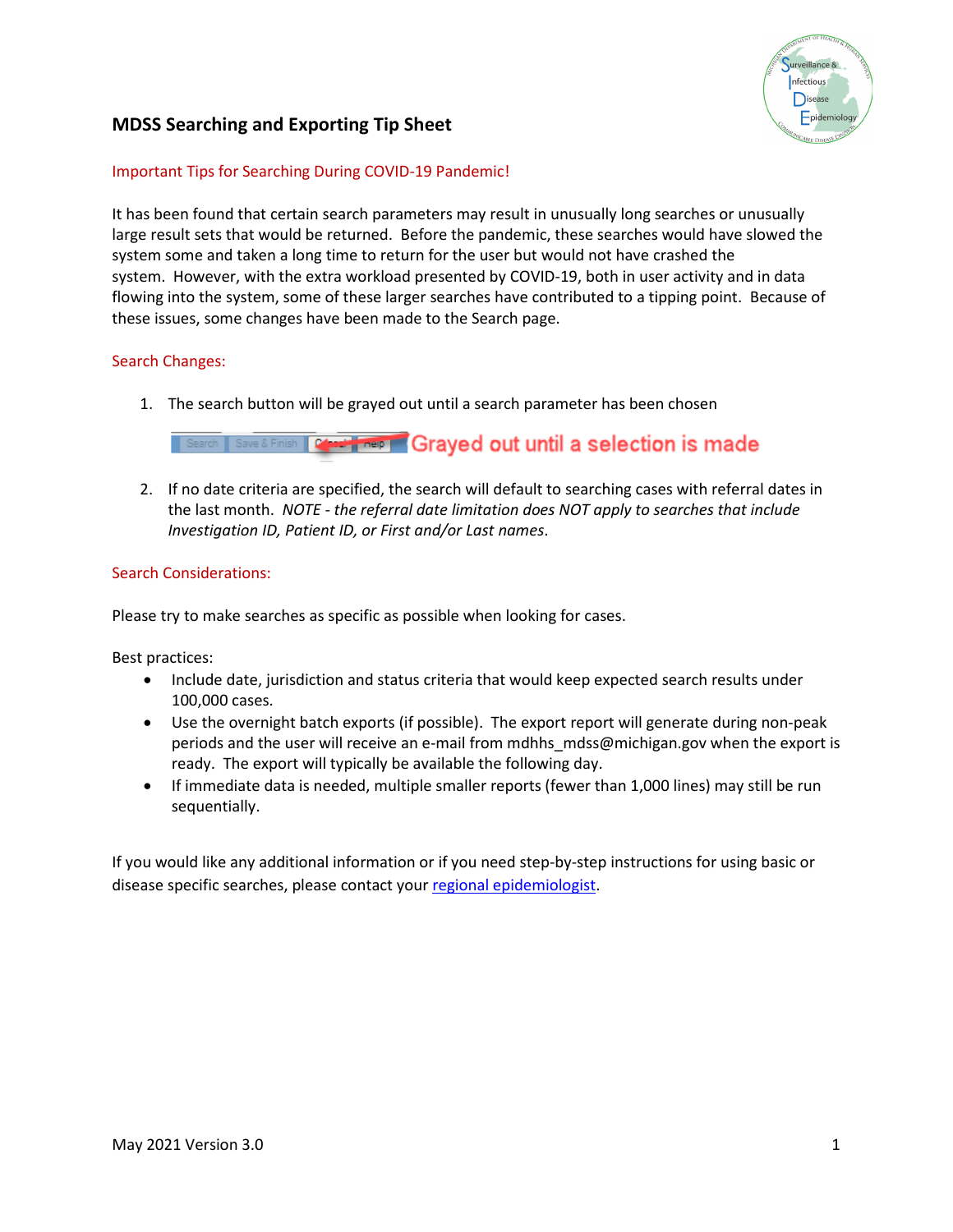

### **SEARCH TIPS**

- Wild card searches allow the user to perform searches when the complete term is not known by using the asterisk (\*). For example, L\* gives all entries that start with L
	- $\circ$  Using the wild card search can be especially helpful when searching name fields or the outbreak ID field. Use the asterisk at the beginning and end of your parameter to include the most variations
	- $\circ$  For example, in the outbreak ID field, \*facility name\* will give results for cases with [VARB117 facility name] or [facility name FULLVAC] or [FULLVAC facility name month\_year] in that field
- Use the CTRL key to select or de-select multiple options within a field
- Aggregate cases can be included in your default individual case list. *This is beneficial if you use the aggregate case report form to report clusters or outbreaks to MDHHS*
	- 1. Click on 'Searches' in the Case Investigation Tab
	- 2. Click 'Edit' for your default search (the one designated with 'X')
	- 3. Click 'Advanced' at the bottom of the screen
	- 4. Check the box next to 'Include Aggregates'
	- 5. Click 'Save & Finish'

### **BASIC SEARCH**

| <b>Name of Saved Search</b>                                                                                                                   | Default Search                                                                   |                                                                                                                                                       |                                                                               |
|-----------------------------------------------------------------------------------------------------------------------------------------------|----------------------------------------------------------------------------------|-------------------------------------------------------------------------------------------------------------------------------------------------------|-------------------------------------------------------------------------------|
| Investigation ID:                                                                                                                             | Case Status:<br>Confirmed<br>Confirmed-Non Resident v                            |                                                                                                                                                       | Investigation Status :<br>Active<br>A.<br>Canceled<br>$\overline{\mathbf{v}}$ |
| Patient First Name:                                                                                                                           | Patient Last Name:                                                               | Patient ID:                                                                                                                                           |                                                                               |
| Investigator First Name:                                                                                                                      | Investigator Last Name:                                                          | Investigator Userid:                                                                                                                                  |                                                                               |
| Reportable Condition:<br>Acute Flaccid Myelitis (AFM)<br>Amebiasis<br>Anthrax<br><b>Babesiosis</b><br>$O$ AND $O$ OR                          |                                                                                  | Disease Group:<br><b>AIDS/HIV</b><br>COVID19/MIS<br>Foodborne<br>Influenza                                                                            | Outbreak:                                                                     |
| Case Notes Search :                                                                                                                           |                                                                                  |                                                                                                                                                       |                                                                               |
| <b>Date Criteria</b>                                                                                                                          |                                                                                  |                                                                                                                                                       |                                                                               |
| Onset Date (mm/dd/yyyy):<br>$\mathbf{H}$<br>to<br>Entry Date (mm/dd/yyyy):<br>13<br>to<br>MMWR Week (ww-yyyy):<br>to                          | $\mathbb{R}^2$<br>$\mathbf{H}^2$                                                 | Referral Date (mm/dd/yyyy):<br>43<br>to<br>Birth Date (mm/dd/yyyy) :<br>$\mathbf{H}$<br>to                                                            | $H^2$<br>$\frac{1}{2}$                                                        |
| <b>Geographic Criteria</b>                                                                                                                    |                                                                                  |                                                                                                                                                       |                                                                               |
| Primary Jurisdiction<br>Local Health Jurisdiction :<br><b>Allegan County</b><br>A<br>Barry-Eaton<br><b>Bay County</b><br>Benzie-Leelanau<br>÷ | County:<br>Alcona<br>A<br>Alger<br>Allegan<br>$\overline{\phantom{a}}$<br>Alpena | Region:<br>Facility:<br><b>ACA INTERNS</b><br>2 North<br><b>ADVOCATE AURORA</b><br>2 South<br>ALLEGAN GENERAL HOSP<br><b>ALPENA GENERAL HOSP</b><br>3 | 业<br>$\overline{\phantom{a}}$                                                 |
|                                                                                                                                               | Search Save & Finish                                                             | Cancel<br>Advanced<br>Batch Update                                                                                                                    | Help                                                                          |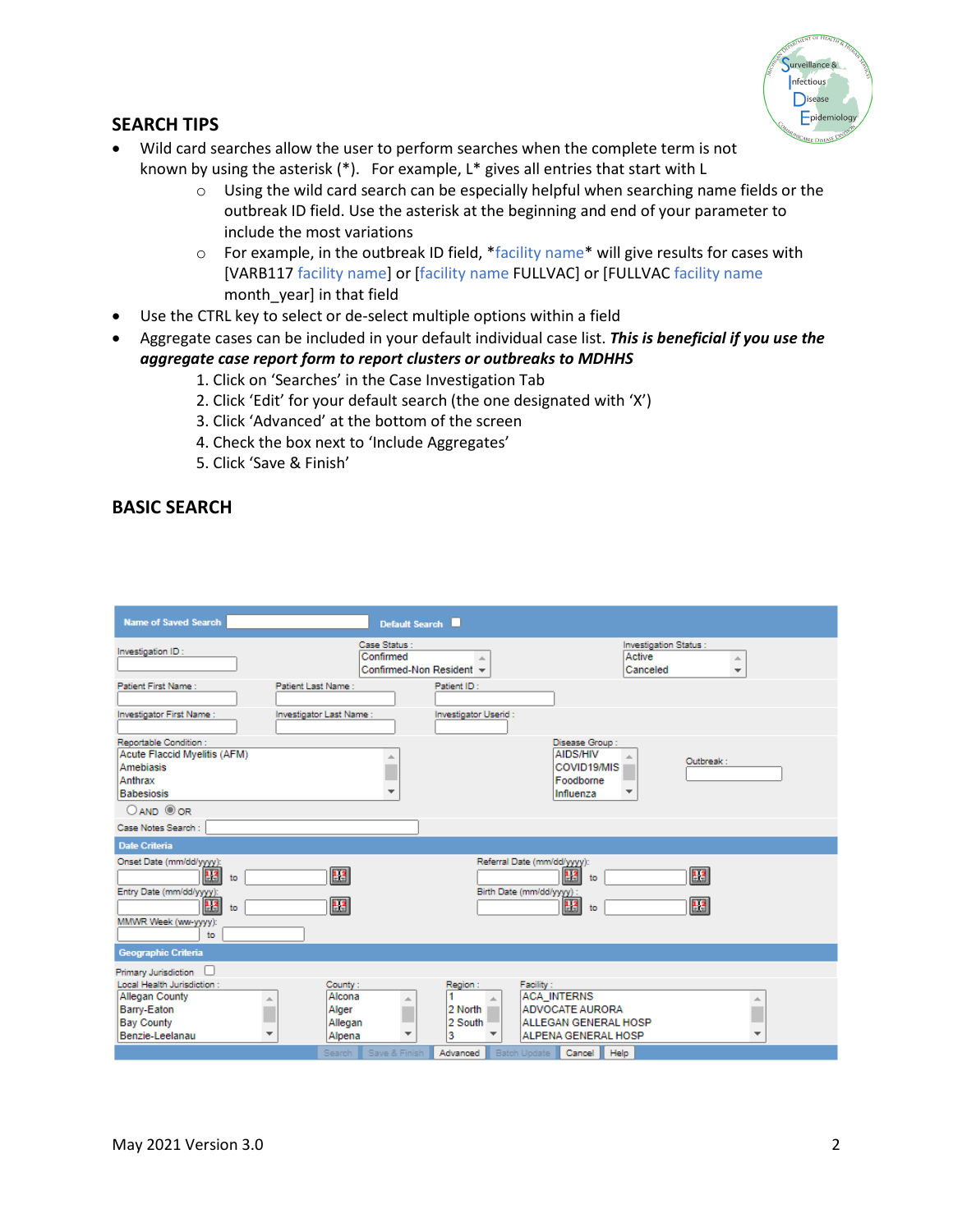

**Advanced Variables:** The 'Advanced' option (available at bottom of basic search) provides additional fields to search, including demographics, patient outcome, hospitalization status, referring criteria (hospital affiliation, laboratory name, or physician), or geographic extent (X,Y coordinates).

| <b>Name of Saved Search</b>                                                                                                                     |         | Default Search                                                               |                                                                         |                                                               |
|-------------------------------------------------------------------------------------------------------------------------------------------------|---------|------------------------------------------------------------------------------|-------------------------------------------------------------------------|---------------------------------------------------------------|
| NETSS ID:                                                                                                                                       | Age:    | to                                                                           | Days<br>$\Delta$<br>Months $\sim$<br>Age Unit:                          | Zip:                                                          |
| Include Aggregates                                                                                                                              |         |                                                                              |                                                                         |                                                               |
| City:                                                                                                                                           |         |                                                                              |                                                                         |                                                               |
| Sex:<br>Race:<br>American Indian or Alaska Native<br>Female<br>A.<br>Asian<br>Male<br>$\overline{\phantom{a}}$                                  |         | Ethnic Group:<br><b>Hispanic or Latino</b><br>×.<br>Not Hispanic or Latino v | Arab Ethnic Group:<br>Arab<br>盀<br>Non-Arab<br>$\overline{\phantom{a}}$ |                                                               |
| Investigation Closure Date (mm/dd/yyyy) :<br>43<br>to<br>Case Update Date (mm/dd/yyyy):<br>33<br>to                                             | H.<br>H |                                                                              | Outcome:<br><b>Died</b><br>Survived $\mathbf{\ast}$                     | Hospitalized:<br>Yes<br>盀<br>l No<br>$\overline{\phantom{a}}$ |
| Travel History:                                                                                                                                 |         |                                                                              | 4                                                                       |                                                               |
| Specimen ID:                                                                                                                                    |         |                                                                              |                                                                         |                                                               |
| <b>Electronic Laboratory Results</b>                                                                                                            |         |                                                                              |                                                                         |                                                               |
| Search Electronic Laboratory Reporting cases only<br>Search Non Electronic Laboratory Reporting cases only<br>Search both ELR and non ELR cases |         |                                                                              |                                                                         |                                                               |
| <b>Referring Criteria</b>                                                                                                                       |         |                                                                              |                                                                         |                                                               |
| Affiliation:<br>Laboratory Name:<br>Physician First Name:<br>Physician Last Name:                                                               |         |                                                                              |                                                                         |                                                               |
| <b>Michigan Department Of Corrections</b>                                                                                                       |         |                                                                              |                                                                         |                                                               |
| MDOC ID:<br>Exclude MDOC cases<br>Geographic Criteria                                                                                           |         | Include MDOC cases                                                           | Only MDOC cases                                                         |                                                               |
| Geographic Extent:<br>$y$ :<br>$x$ :                                                                                                            | to      | $\times$ :<br>V÷                                                             |                                                                         |                                                               |
|                                                                                                                                                 | Search  | Save & Finish<br>Cancel<br>Basic                                             | Help                                                                    |                                                               |

Once all variables are selected, click 'Search' and a case list will generate. To create a saved search, first complete the 'Name of Saved Search' field at the top of the page the select 'Save & Finish' – the search will be available for future searches under the 'Searches' in the Case Investigation tab.

#### **Exporting Cases from a Basic Search**

The case listings from the search can be exported into Excel. Click on the 'Export' button and if prompted, select where you would like the file saved. Laboratory information can be exported with the cases using the drop-down menu shown below. Please note his is one of the few ways sensitive protected public health information can be extracted from MDSS so make sure that the location of the saved file is secure.

| Displaying results 1-10 of 38 found<br>$[ < First]$ 1 2 3 4 $[Next >>]$ $[Last >]$ | Data may also be exported with lab<br>information using this drop down |                                                                                  |
|------------------------------------------------------------------------------------|------------------------------------------------------------------------|----------------------------------------------------------------------------------|
| <b>Case Listings</b>                                                               |                                                                        | <b>Help</b><br><b>Temporary</b><br><b>Standard Export without Labs</b><br>Export |
| Investigation Referral Patient Name<br>Investigation<br>Case<br>Status             | Disease<br>$\vert$ Date of $\vert \bullet \vert$                       | Investigator<br>County A                                                         |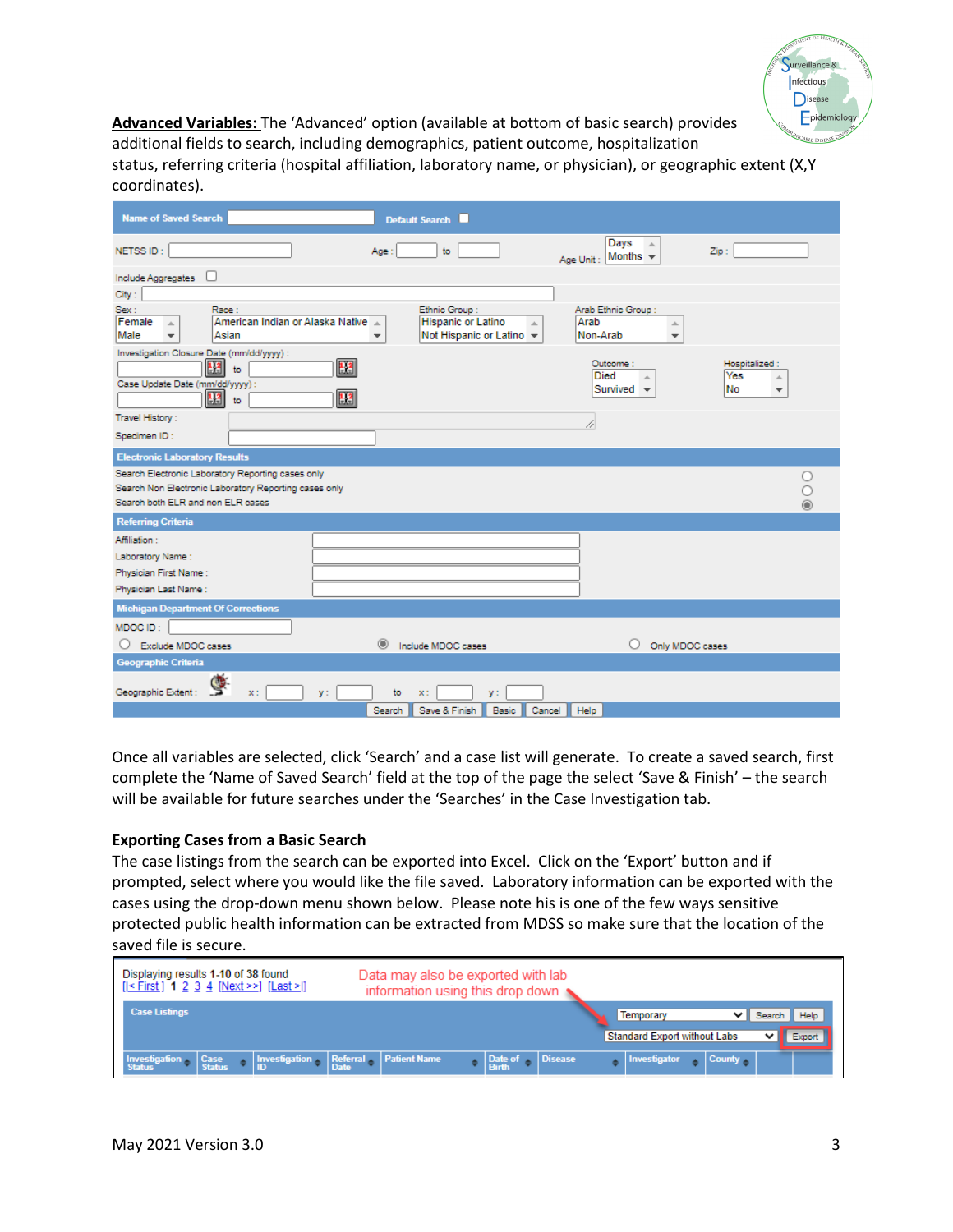

#### *Possible uses of exported data:*

- View provider or referral information
- Assess completeness of basic fields like demographics or worksite/school
- Make a case cluster map of your cases with the Epi Info Template (available from your regional epidemiologist)
- Assess timeliness by calculating time from referral date to completion date (Note: this can also be auto-calculated in the administrative report)
- Rapidly assess case or investigation statuses on a list of cases
- Create initial line list of reported cases meeting defined criteria (for example, all cases with a certain outbreak identifier)

### **DISEASE SPECIFIC SEARCH**

The disease specific search allows the user to search and export all data fields that are part of the Case Report Form for a particular condition. Epidemiological data for each disease can be searched and exported. For example, food histories for foodborne illnesses, contact information for vaccine preventable diseases, or travel histories for certain diseases can be searched. Only one condition can be searched at a time.

| <b>High Risk Food Exposure</b>                                                                                                                                                                                                                                                                                                                           |  |  |  |  |  |  |
|----------------------------------------------------------------------------------------------------------------------------------------------------------------------------------------------------------------------------------------------------------------------------------------------------------------------------------------------------------|--|--|--|--|--|--|
| Ask about the following specific food exposures for the 7 days prior to onset. If multiple exposures are identified, list additional details in other food history or comments<br>sections.                                                                                                                                                              |  |  |  |  |  |  |
| Any ground meats (turkey, chicken, beef, pork)<br>If Yes, Was the ground meat eaten raw, bloody, or pink?<br>Yes No Unknown Typically Eats<br>□Yes □No □ Unknown □ Typically eats                                                                                                                                                                        |  |  |  |  |  |  |
| If Yes, Where purchased:<br>If Yes, Date purchased:<br>If Yes, Product details (type, bulk/patties, package size, grind)<br>If Yes. Date consumed:                                                                                                                                                                                                       |  |  |  |  |  |  |
| Any home-prepared chicken?<br>If Yes, Describe (brand, type, etc):<br>If Yes, Where and when purchased:<br>■ Yes No Unknown Typically eats                                                                                                                                                                                                               |  |  |  |  |  |  |
| Any frozen chicken items?<br>If Yes, Product details (breaded, pre-browned, stuffed, etc):<br>If Yes. Where and when purchased:<br><b>Yes</b> No Unknown Typically eats                                                                                                                                                                                  |  |  |  |  |  |  |
| Any raw sprouts (alfalfa, bean, etc)?<br>If Yes, Describe (brand, type, etc):<br>If Yes, Where and when purchased:<br>Yes No Unknown Typically eats                                                                                                                                                                                                      |  |  |  |  |  |  |
| <b>Vaccine Information</b>                                                                                                                                                                                                                                                                                                                               |  |  |  |  |  |  |
| *Did patient have a history of prior varicella vaccination?<br>Yes No Unknown                                                                                                                                                                                                                                                                            |  |  |  |  |  |  |
| If No, reason:<br>Born outside of U.S. Lab evidence of previous disease MD diagnosis of previous disease Medical contraindication Never offered vaccine<br>Parent/patient forgot to vaccinate Derental/patient refusal Derent/patient report of previous disease Derilosophical objection Deligious exemption<br>Under age for vaccination Other Unknown |  |  |  |  |  |  |
| If Yes.                                                                                                                                                                                                                                                                                                                                                  |  |  |  |  |  |  |
| Number of doses received on or after first birthday:<br>(doses)<br>to                                                                                                                                                                                                                                                                                    |  |  |  |  |  |  |
| If patient is >= 13 years old AND received one dose on or after 13th birthday but never received second dose, what is the reason?<br>$\overline{\phantom{a}}$                                                                                                                                                                                            |  |  |  |  |  |  |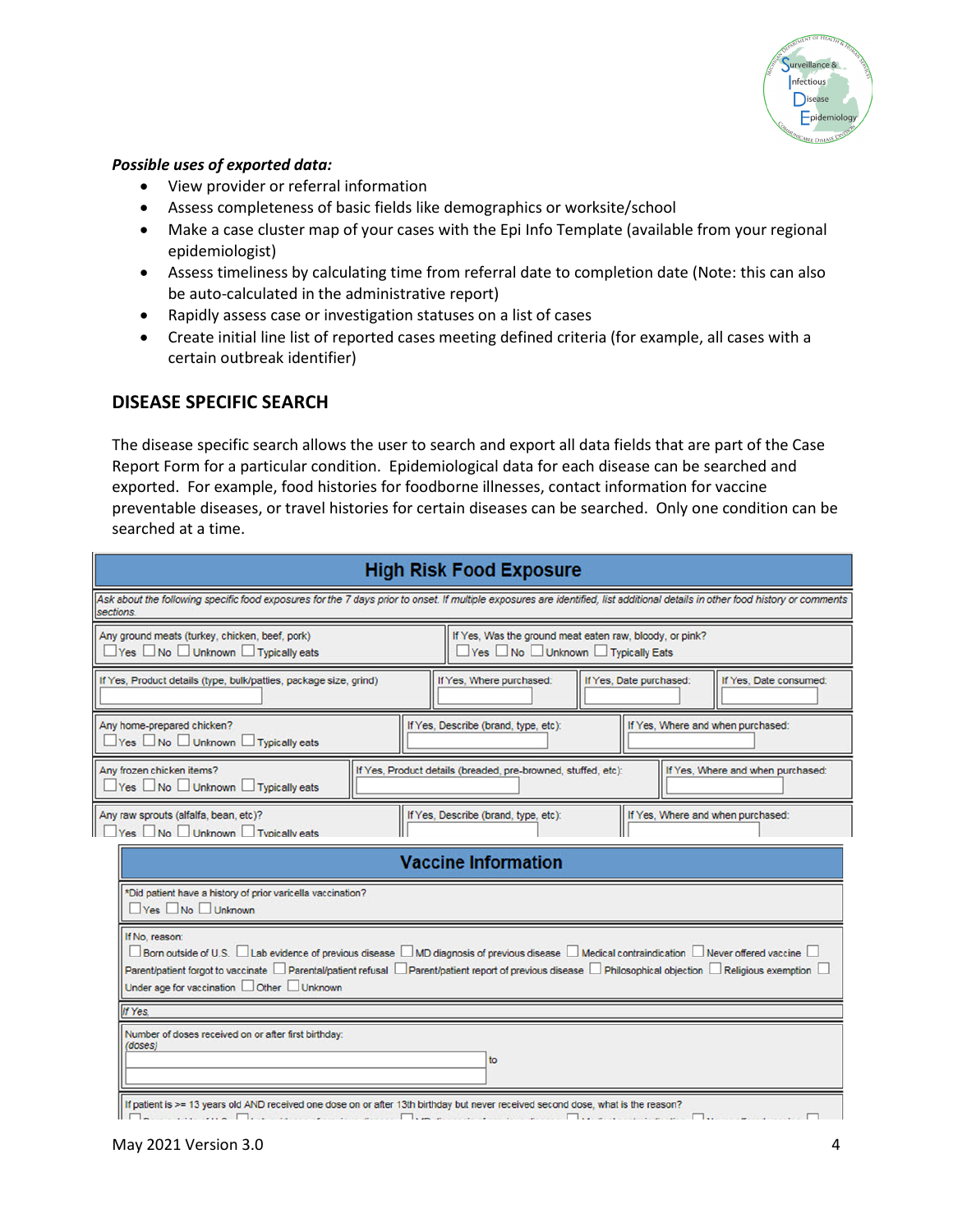

#### **Exporting Cases from a Disease Specific Search**

• Click 'Export' at the top of the list of cases.

| Displaying results 1-10 of 38 found<br>$[ < First]$ 1 2 3 4 $[Next >>]$ $[Last >]$                                                       |                                                                              |
|------------------------------------------------------------------------------------------------------------------------------------------|------------------------------------------------------------------------------|
| <b>Case Listings</b>                                                                                                                     | Temporary<br>Help<br>Search<br><b>Standard Export without Labs</b><br>Export |
| Referral Patient Name<br>$\bullet$ Disease<br>Investigation Case<br>Status Status<br><b>Investigation</b><br>Date of<br>Birth<br>▼ I iii | County<br>Investigator                                                       |

• The Case Report Form for the condition will appear – select individual fields to export or select all by clicking the 'Select All' button at the top of the page. After selections are made, click 'Export'.

| Select All<br>Export<br>Cancel                       |                                                |                                             |                                            |                                              |  |  |
|------------------------------------------------------|------------------------------------------------|---------------------------------------------|--------------------------------------------|----------------------------------------------|--|--|
| Novel Coronavirus COVID-19 Investigation Export Form |                                                |                                             |                                            |                                              |  |  |
| Michigan Department of Health and Human Services     |                                                |                                             |                                            |                                              |  |  |
|                                                      | Communicable Disease Division                  |                                             |                                            |                                              |  |  |
| Investigation Information                            |                                                |                                             |                                            |                                              |  |  |
| Investigation ID                                     | <b>Onset Date</b><br>(mm/dd/yyyy)<br>export as | Diagnosis Date<br>(mm/dd/yyyy)<br>export as | Referral Date<br>(mm/dd/yyyy)<br>export as | Case Entry Date<br>(mm/dd/yyyy)<br>export as |  |  |
| <b>Investigation Status</b>                          | Case Status                                    |                                             | State Prison Case                          |                                              |  |  |

• A pop up will appear asking if you would like to postpone the export (default for large searches) or Continue to export now.

| <b>Disease Specific Export</b>                                                                                                                                                                                                      |          |          |  |  |
|-------------------------------------------------------------------------------------------------------------------------------------------------------------------------------------------------------------------------------------|----------|----------|--|--|
| This export can be run now or postponed as part of a batch to be<br>done overnight. If batched, an email will be sent when the export is<br>ready for download. Would you like to Continue the export now or<br>Postoone for later? |          |          |  |  |
|                                                                                                                                                                                                                                     | Postpone | Continue |  |  |

#### *Possible uses of exported data:*

- Compare food items or restaurants in foodborne illnesses
- Assess completeness of STD treatment data, epidemiological variables and other fields
- Review vaccine coverage for vaccine preventable diseases
- Analyze high risk factors for hepatitis
- Identify patterns of exposures (e.g., travel history, animal contact)

#### **Batch Investigation ID Upload using Disease Specific Search and Export**

A CSV file (comma-separated values file) can be uploaded to the Disease Specific Search so that a user can obtain variables for a selected batch of Investigation IDs for a reportable condition. *Note: only up to 1000 Investigation IDs can be searched via this 'batch upload' at a time. If you have more than 1000 cases, you'll need to split the CSV files into lists with less than 1000 cases each and search and export separately.*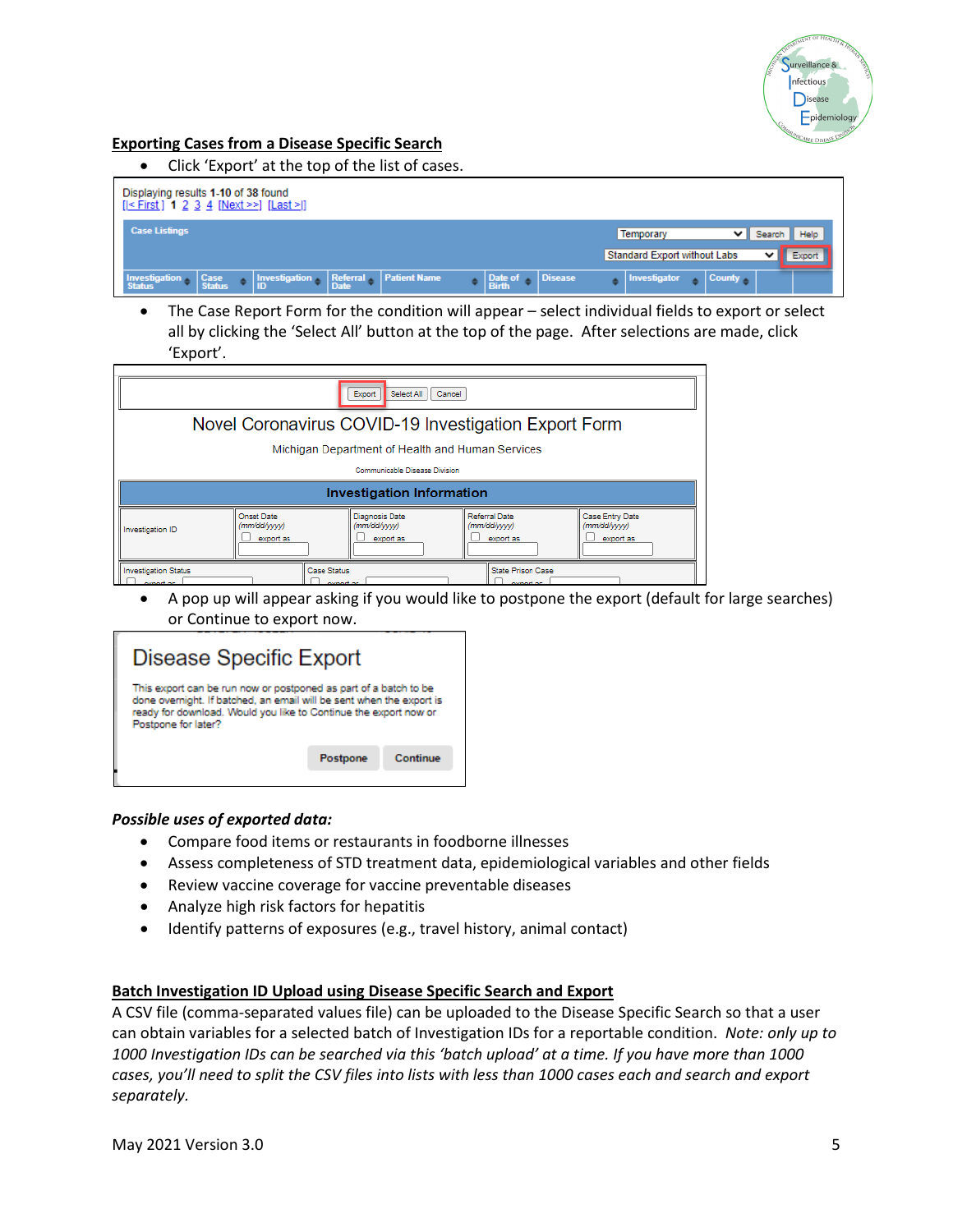

#### Instructions:

1. Copy needed Investigation IDs into column A in Excel with no header. Save the file

| File<br>Page Layout<br>Insert<br>Home<br>三<br>$\equiv$ $\equiv$<br>Calibri<br>$\sim$ 11<br>$\underline{U}$ $\sim$ $A^*$ $A^*$<br>目目目圍・<br>B I<br>À×<br>Paste<br>三王》。<br>$\mathbb{H}$ - $\mathbb{Q}$ - $\mathbb{A}$ -<br>I<br>$\checkmark$ | Formulas<br>Data<br>Review<br>View<br>흲<br>General<br>$$ 8 - 969$<br>Sensitivity<br>$\frac{1}{60}$ $\frac{10}{60}$<br>$\checkmark$ | Help<br>Developer<br>Conditional Formatting ~<br>$\checkmark$<br>Format as Table ~<br>Cell Styles ~ | Power Pivot<br>啓<br>₽<br>Acrobat<br>图 Insert ×<br>$\Sigma \cdot 5$<br>$\overline{L}$ v $Q$ v<br>$\overline{P}$ X Delete $\sim$<br>$\diamond$ .<br><b>田</b> Format ~ |
|-------------------------------------------------------------------------------------------------------------------------------------------------------------------------------------------------------------------------------------------|------------------------------------------------------------------------------------------------------------------------------------|-----------------------------------------------------------------------------------------------------|---------------------------------------------------------------------------------------------------------------------------------------------------------------------|
| $\overline{u}$<br>Clipboard<br>$\overline{\mathbb{R}}$<br>Alignment<br>Font                                                                                                                                                               | Sensitivity<br>Number                                                                                                              | $\overline{\mathbb{N}}$<br>Styles                                                                   | Cells<br>Editing<br>$\wedge$                                                                                                                                        |
| $f_{\rm x}$<br>$\overline{\mathbf{v}}$<br><b>B5</b><br>÷<br>$\times$ $\checkmark$                                                                                                                                                         |                                                                                                                                    |                                                                                                     | $\sim$                                                                                                                                                              |
| O<br><b>Not set</b><br>Public Data (Published to                                                                                                                                                                                          | Internal Data (Standard                                                                                                            | Confidential Data (Private)                                                                         | Restricted Data (Life<br>$\times$                                                                                                                                   |
| B<br>c<br>А                                                                                                                                                                                                                               | E<br>F<br>D                                                                                                                        | H<br>G                                                                                              | κ<br>$M \sim$<br>J<br>L                                                                                                                                             |
| 19708293260                                                                                                                                                                                                                               |                                                                                                                                    |                                                                                                     |                                                                                                                                                                     |
| 2<br>19708615341                                                                                                                                                                                                                          |                                                                                                                                    |                                                                                                     |                                                                                                                                                                     |
| 3<br>19710251336                                                                                                                                                                                                                          | Desktop                                                                                                                            |                                                                                                     |                                                                                                                                                                     |
| 4<br>19714808595                                                                                                                                                                                                                          | batch                                                                                                                              |                                                                                                     |                                                                                                                                                                     |
| 5<br>19710090656                                                                                                                                                                                                                          | CSV (Comma delimited) (*.csv)                                                                                                      | $\mathbb{F}$ Save                                                                                   |                                                                                                                                                                     |
| 6<br>19711442521                                                                                                                                                                                                                          | More options                                                                                                                       |                                                                                                     |                                                                                                                                                                     |
| $\overline{7}$<br>19712307771                                                                                                                                                                                                             |                                                                                                                                    |                                                                                                     |                                                                                                                                                                     |
| 8<br>19712437207                                                                                                                                                                                                                          | r<br>New Folder                                                                                                                    |                                                                                                     |                                                                                                                                                                     |
| 9<br>19712845915                                                                                                                                                                                                                          |                                                                                                                                    |                                                                                                     |                                                                                                                                                                     |
| 10<br>19714312317                                                                                                                                                                                                                         |                                                                                                                                    |                                                                                                     |                                                                                                                                                                     |
| 11<br>19713223998                                                                                                                                                                                                                         |                                                                                                                                    |                                                                                                     |                                                                                                                                                                     |



3. In the blank case report form, at the bottom of the Investigation Information section there is a Batch IDs field and an option to Choose file. Select 'Choose File' and browse to where you saved your file. When the file is opened the Batch IDs field will populate with the IDs in the file. *Alternatively, investigation IDs can be manually entered into the Batch IDs field separated by a comma.*